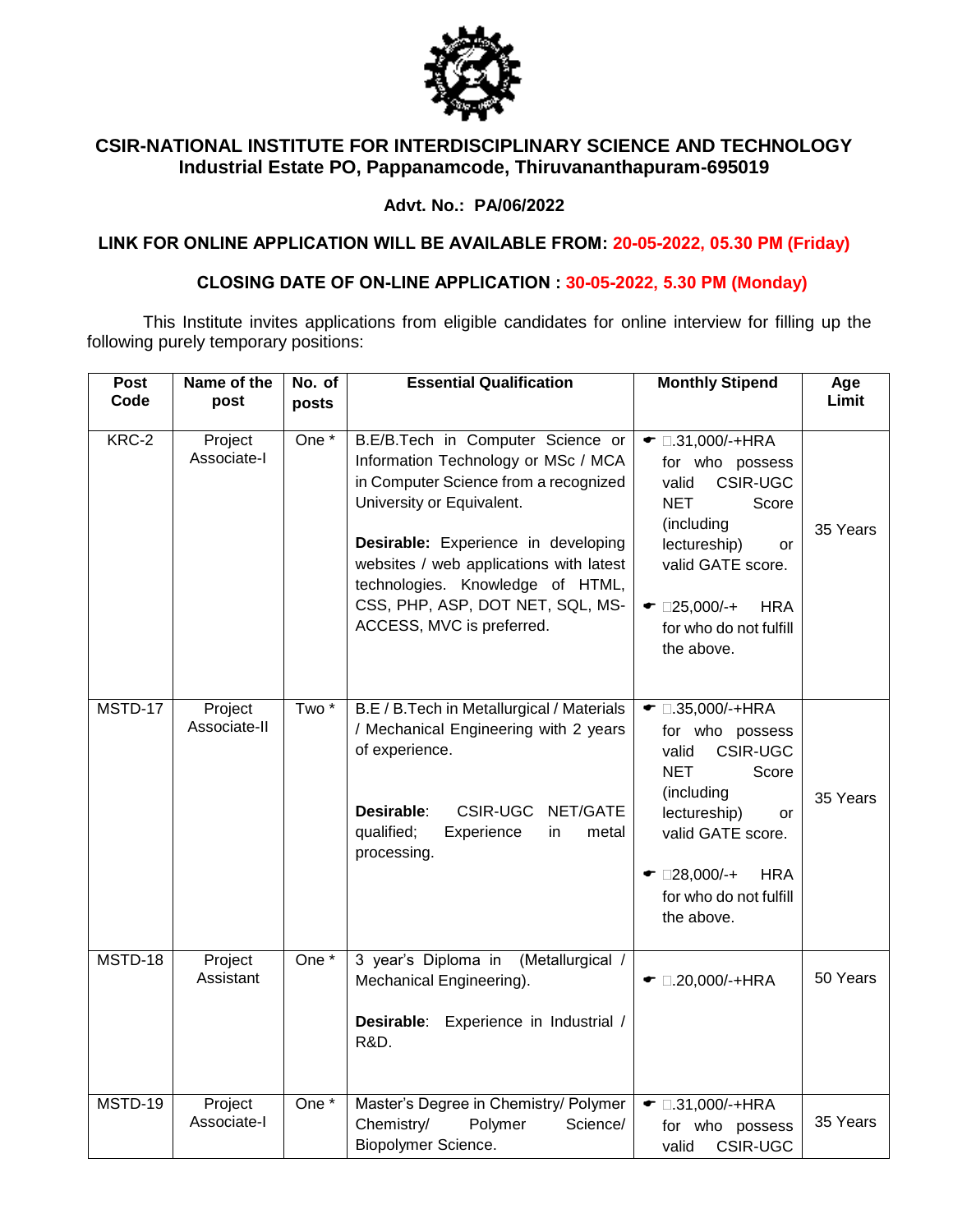|         |                        |                    |                                                                                                                                                                                                                                                                                                 | <b>NET</b><br>Score<br>(including<br>lectureship)<br><b>or</b><br>valid GATE score.<br>$\bullet$ 25,000/-+<br><b>HRA</b><br>for who do not fulfill<br>the above.                                                                     |          |
|---------|------------------------|--------------------|-------------------------------------------------------------------------------------------------------------------------------------------------------------------------------------------------------------------------------------------------------------------------------------------------|--------------------------------------------------------------------------------------------------------------------------------------------------------------------------------------------------------------------------------------|----------|
| MSTD-20 | Project<br>Associate-I | One $\overline{A}$ | M.Sc / B.Tech in Chemistry or Materials<br>Science and Engineering or Chemical<br>Engineering or Energy Science and<br>Engineering<br>Technology<br>$\prime$<br>or<br>Nanotechnology                                                                                                            | $\bullet$ 0.31,000/-+HRA<br>for who possess<br><b>CSIR-UGC</b><br>valid<br><b>NET</b><br>Score<br>(including<br>lectureship)<br>or<br>valid GATE score.<br>$\bullet$ 25,000/-+<br><b>HRA</b><br>for who do not fulfill<br>the above. | 35 Years |
| MPTD-2  | Project<br>Associate-I | One $\overline{A}$ | Master's Degree in Biochemistry /<br>Microbiology/<br>Biotechnology<br>$\sqrt{2}$<br>Agriculture.                                                                                                                                                                                               | $\bullet$ 0.31,000/-+HRA<br>for who possess<br><b>CSIR-UGC</b><br>valid<br><b>NET</b><br>Score<br>(including<br>lectureship)<br>or<br>valid GATE score.<br><b>HRA</b><br>$\bullet$ 25,000/-+<br>for who do not fulfill<br>the above. | 35 Years |
| MPTD-3  | Project<br>Associate-I | One $\overline{A}$ | Master's Degree in Biochemistry /<br>Biotechnology<br>Microbiology/<br>$\prime$<br>Agriculture.                                                                                                                                                                                                 | $\bullet$ 0.31,000/-+HRA<br>for who possess<br>valid<br><b>CSIR-UGC</b><br><b>NET</b><br>Score<br>(including<br>lectureship)<br>or<br>valid GATE score.<br>$\bullet$ 25,000/-+<br><b>HRA</b><br>for who do not fulfill<br>the above. | 35 Years |
| MPTD-4  | Project<br>Associate-I | One *              | Master's Degree in Microbiology<br>Biotechnology<br>from a recognized<br>University or Equivalent.<br>Desirable: Experience in isolation and<br>identification of Soil/plant endophytic<br>bacteria and secondary metabolites<br>extraction<br>and<br>applications<br>in<br>agricultural crops. | $\bullet$ 0.31,000/-+HRA<br>for who possess<br><b>CSIR-UGC</b><br>valid<br><b>NET</b><br>Score<br>(including<br>lectureship)<br>or<br>valid GATE score.<br>$\bullet$ 25,000/-+<br><b>HRA</b><br>for who do not fulfill<br>the above. | 35 Years |